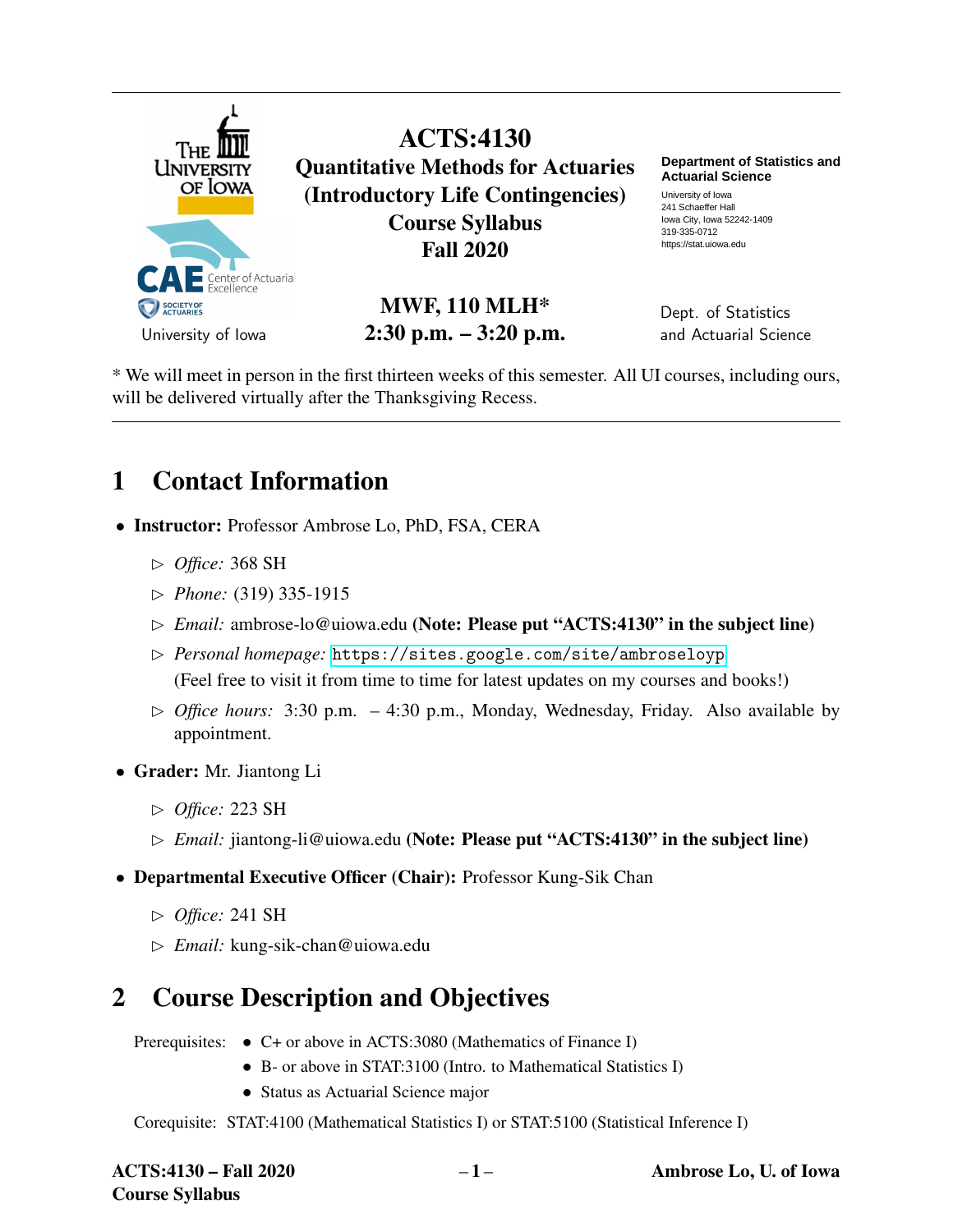Building upon students' prior exposure to actuarial science and preparation in mathematical statistics, this introductory course for B.S. and M.S. in Actuarial Science students develops a probabilistic foundation for *life contingencies*, which is a central subject in actuarial science concerned with *contingent* cash flows and the theme of the **Long-Term Actuarial Mathematics (LTAM)** Exam offered by the Society of Actuaries (SOA). Using the future lifetime random variable as the basic building block, we will set up a quantitative framework for doing pricing and reserving for common life insurance products. This requires skills for dealing with random events (cash flows of life insurance and annuity products are *contingent* on the random lifetimes of their policyholders) and time value of money, the topics of Exams P and FM.

At the University of Iowa (UI), we have three courses devoted to life contingencies and, for that matter, Exam LTAM. They are ACTS:4130 (current course), ACTS:4180 *Life Contingencies I* (to be offered in Spring 2021), and ACTS:4280 *Life Contingencies II* (to be offered in Fall 2021). ACTS:4130 will cover about 30-40% of the exam material, with the rest to be covered in the two follow-up courses, ACTS:4180 and ACTS:4280.

# 3 Exam LTAM

Exam LTAM is a four-hour 96-point exam consisting of a mix of multiple-choice and writtenanswer questions (the only exam with such a hybrid structure). It consists of two sections:

- *Section A (Multiple-Choice):* 20 multiple-choice questions, each worth 2 points for a total of 40 points. Each question includes five answer choices identified by (A) to (E).
- *Section B (Written-Answer)*: 6 to 7 written-answer questions, worth a total of 56 points. These questions are usually divided into several parts and span multiple topics in the exam syllabus. In addition to doing calculations, some questions may require that you derive formulas, make interpretations, and give verbal explanations.

Note that your written-answer paper will be graded only if your score in Section A is above a threshold set after the examination is administered. The threshold varies from one exam administrat[i](#page-1-0)on to another, but is usually 24 points<sup>i</sup> in Section A (or 12 out of 20 multiple-choice questions correct). A consequence is that if you get 11 or fewer multiple-choice questions correct, you will fail the entire exam!

The current syllabus of Exam LTAM can be accessed from

[https://www.soa.org/globalassets/assets/files/edu/2020/fall/syllabi/fall-2020-exam-ltam-syllabus.pdf.](https://www.soa.org/globalassets/assets/files/edu/2020/fall/syllabi/fall-2020-exam-ltam-syllabus.pdf)

There you can find a link to the [LTAM Introductory Study Note,](https://www.soa.org/globalassets/assets/files/edu/2020/fall/intro-study-notes/fall-2020-exam-ltam-intro-study-note.pdf) whose appendix contains the links to the LTAM sample multiple-choice and written-answer questions. For your convenience, the links to the sample questions are given below:

- Multiple-choice questions:<https://www.soa.org/Files/Edu/2018/edu-spring-ltam-ques.pdf>
- Multiple-choice solutions:<https://www.soa.org/Files/Edu/2018/edu-spring-ltam-sol.pdf>
- Written-answer questions:<https://www.soa.org/Files/Edu/2018/edu-spring-ltam-wa-ques.pdf>

<span id="page-1-0"></span><sup>&</sup>lt;sup>i</sup>Ever since written-answer questions were introduced to Exam MLC (the predecessor of Exam LTAM) in Spring 2014, the threshold has always been 24 points (12 multiple-choice questions correct), except for the Fall 2019 LTAM (22 points), Fall 2018 LTAM (20 points), and Spring 2017 MLC exams (20 points).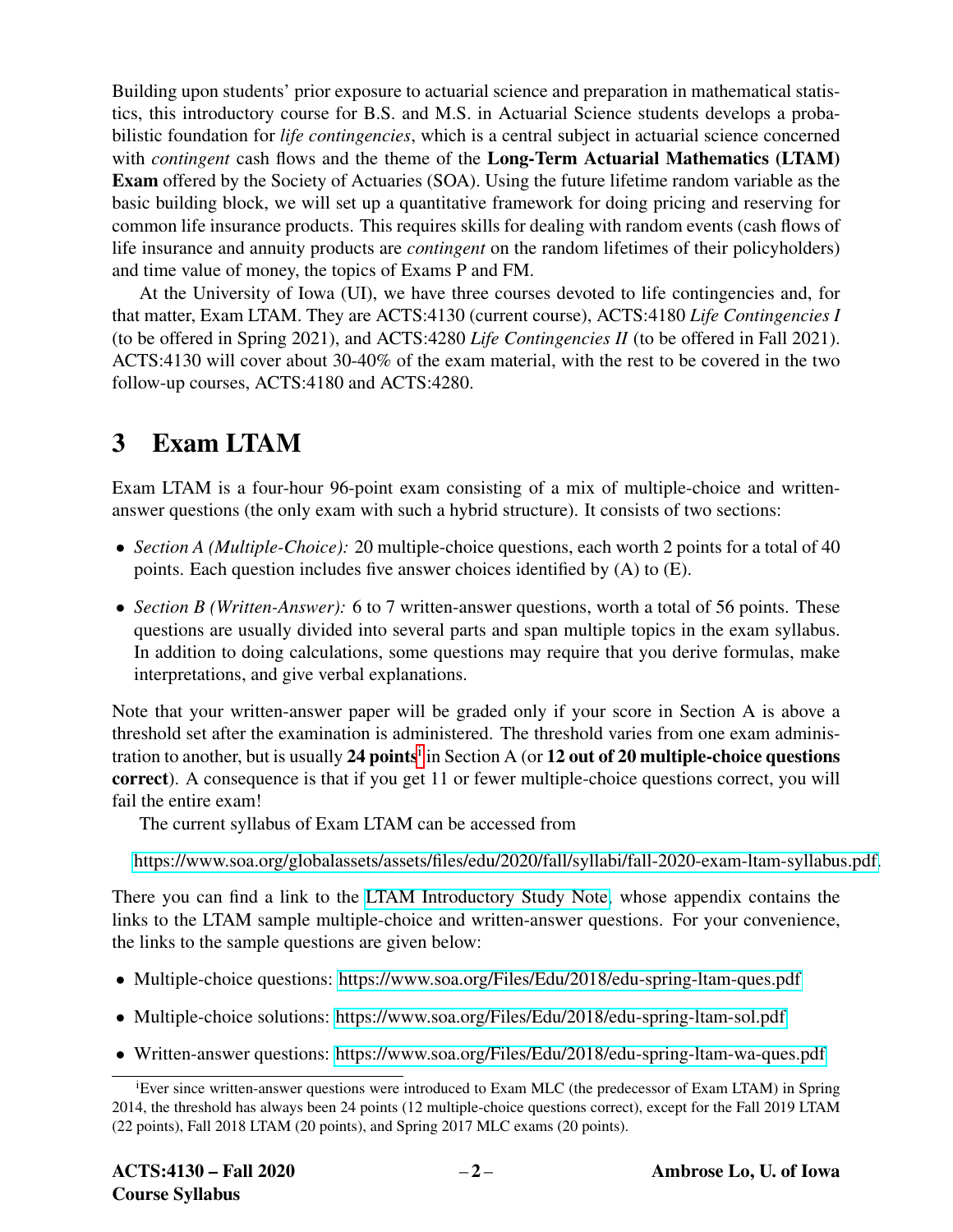• Written-answer solutions:<https://www.soa.org/Files/Edu/2018/edu-spring-ltam-wa-sol.pdf>

In this course, we will go over many of these sample questions as well as past exam questions to consolidate our understanding. As the Introductory Study Note says,

"knowledge and understanding of life contingency concepts are significantly enhanced through working out problems based on those concepts, including textbook problems and other sources of sample problems."

Finally, unlike most ASA-level exams, Exam LTAM is offered only two times (in late April and late October) every year. You should aim to take the exam in October 2021 right after completing ACTS:4280, which is an off-cycle course that ends in late October.

## 4 Texts

There are no required textbooks in this course. We shall follow closely the instructor's comprehensive course notes, regarded as a mini-textbook, which will be made available on ICON (<http://icon.uiowa.edu>) chapter by chapter:

Lo, A., *Course Package for ACTS:4130 Quantitative Methods for Actuaries (Fall 2020 Edition)*.

These notes not only provide in-depth coverage of all important topics in the introductory part of Exam LTAM, but also present a wide variety of illustrative examples and practice problems for exam preparation. *Please print out and bring a copy of the relevant portions of the course notes for each class meeting.* During lectures, the instructor will provide a framework, cover the main ideas, point out subtleties, and go over representative examples with you. You should put down additional details, work out examples together with the instructor, and take supplementary notes to better understand concepts.

An optional text for this course is:

*Actuarial Mathematics for Life Contingent Risks* (3rd Edition), 2020, by D.C.M. Dickson, M.R. Hardy, H.R. Waters, Cambridge University Press. ISBN: 9781108478083.

This is the official textbook for Exam LTAM. Our course notes will cover the following required chapters (our treatment will be more geared towards problem solving):

Chapter 2: Survival models Chapter 3: Life tables and selection

Chapter 4: Insurance benefits

Chapter 5: Annuities

(Time permitting, part of) Chapter 6: Premium calculation

There is a solutions manual (*Solutions Manual for Actuarial Mathematics for Life Contingent Risks*) that accompanies this book.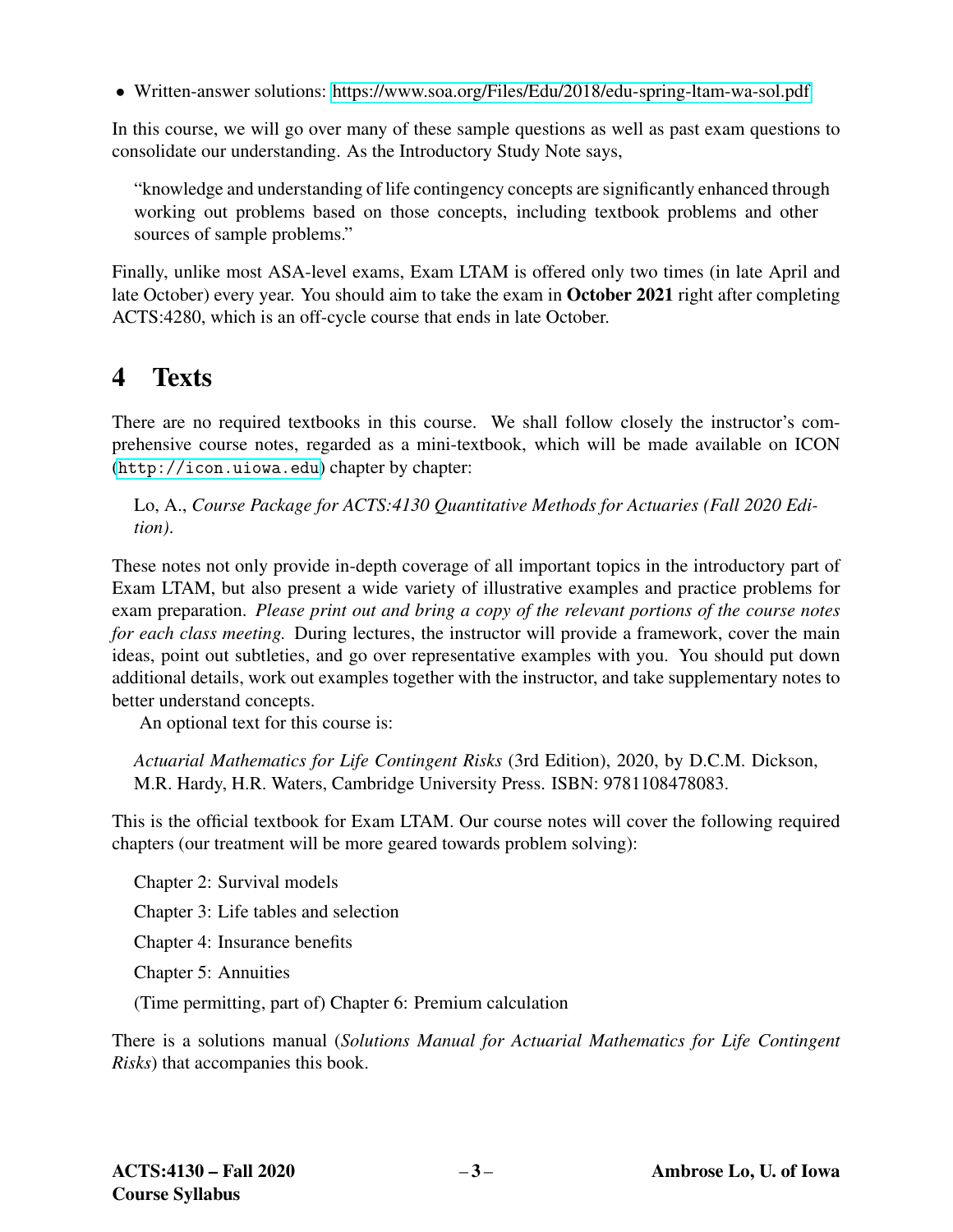## 5 Grading System

Assessment in this course comprises the following items:

### • Attendance and Attitude:  $\pm \varepsilon \%$ <sup>[ii](#page-3-0)</sup>

You may choose to attend or not to attend classes, but everyone needs to be aware that unexcused absences from classes can adversely affect your final grade. It is also impossible for absentees to get a copy of the course material they miss, inquire about announcements made in class, or seek out-of-class help from the instructor. Likewise, your participation, preparedness, and work ethic may affect your final grade (positively or negatively).

### • Homework Assignments: 18%

There will be weekly homework assignments usually consisting of 5 to 7 end-of-chapter problems in the course package, assigned on Friday and due the following Friday. Please refer to the course schedule on pages 6 and 7. Any exceptions will be announced in class or in ICON. These assignments will be central to consolidating your understanding of the course materials and are an integral part of this course. Late homework will be severely penalized (see the assignment instructions on ICON). For students' guidance, illustrative solutions will be posted on ICON shortly after each homework is due.

*A note on collaboration:* Discussion with other students on homework problems is allowed. However, you should always write up your own solutions.

### • Short Quizzes: 17%

There will be a total of six 15-minute quizzes held on Mondays (except Quiz 1). These quizzes are intended to motivate you to study regularly (not just cram before the Midterm and Final Exams!) and will consist of relatively straightforward questions. The quiz with the lowest score will be dropped when it comes to computing the final grade. With this policy, missed quizzes due to illness cannot be made up under any circumstances.

### • Midterm Examination: 25%

There will be a 90-minute Midterm Examination to be held in the evening  $(6:30 \text{ p.m. } -8:00$ p.m.) of October 26, 2020 (Monday) at 1505 SC testing Chapters 1, 2 and part of Chapter 3 of this course. It will consist of 12 to 15 multiple-choice questions similar in style to Exam LTAM problems and/or end-of-chapter problems in the course package. You will therefore find that problems from released LTAM/MLC past/sample exams and the course package are useful in preparing for the Midterm Exam.

### • Final Examination: 40%

A comprehensive Final Examination will take place in the week of December 14–18, 2020 and will be delivered in a virtual, open-book format due to the special circumstances of this fall semester. The exact date and time will be announced by the Registrar in mid-September. More details about the Final Exam will be given as the exam date approaches.

With the exception of the Final Exam, all quizzes and exams in this course are closed-book. The LTAM exam tables (also available on the real LTAM exam) will be provided if needed, and you

<span id="page-3-0"></span> $i$ <sup>i</sup>In mathematics,  $\varepsilon$  usually denotes a small positive number.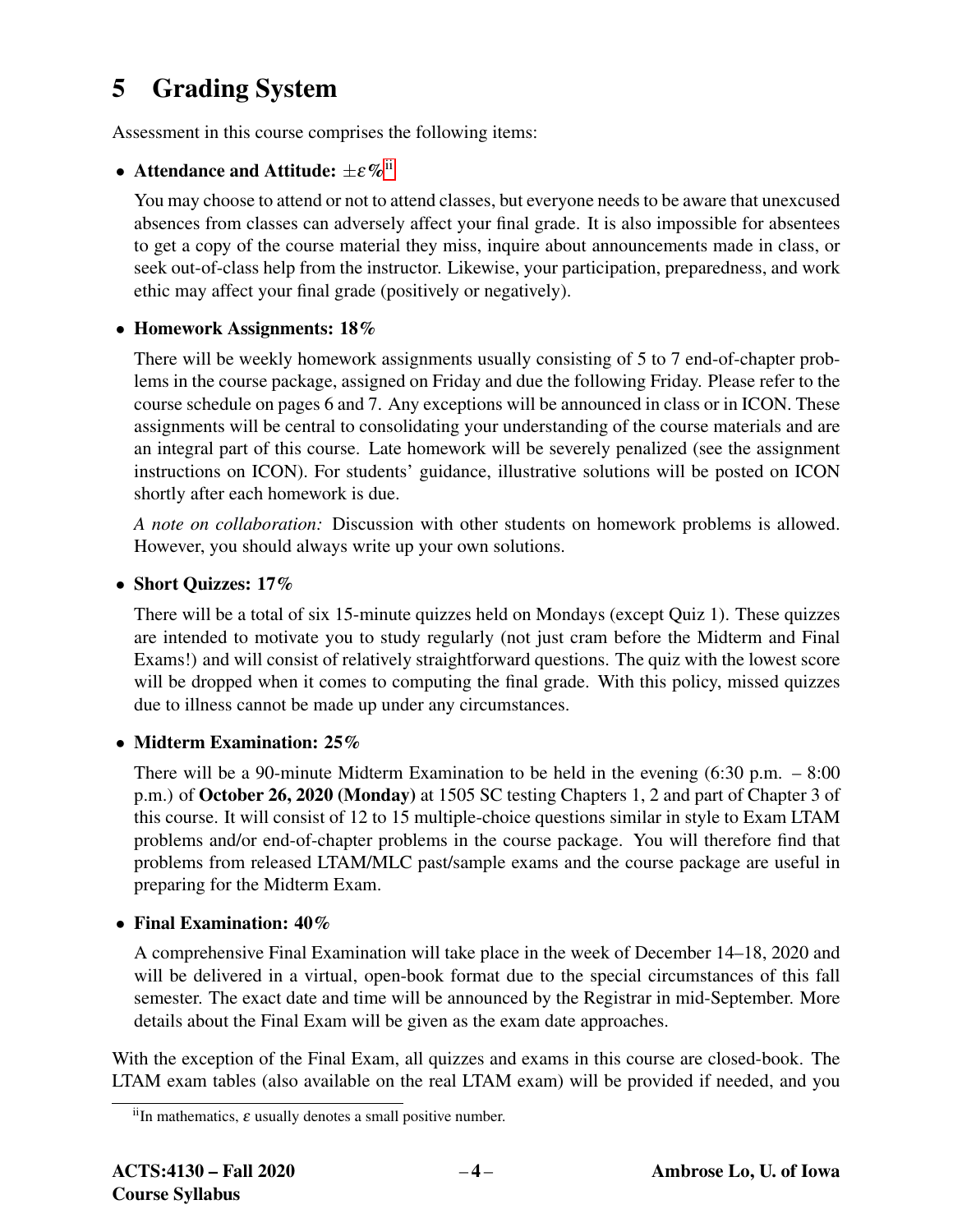are not allowed to bring your own formula sheets (the same applies to all SOA exams as well!). Only calculators listed on Point 9 of the SOA exam rules and regulations/instructions ([https:](https://www.soa.org/Files/Edu/edu-rules-reg-instructions.pdf) [//www.soa.org/Files/Edu/edu-rules-reg-instructions.pdf](https://www.soa.org/Files/Edu/edu-rules-reg-instructions.pdf)) are permitted.

A note on absence from exams. If, because of illness, you are unable to take any exams (not including quizzes) in this course as scheduled, you should inform the course instructor *within 24 hours* after the exam has ended and explain why you are medically unfit to take the exam on the scheduled date. Otherwise, a zero score will be awarded. Approval for absences for other reasons such as mandatory religious obligations, certain University activities, or unavoidable circumstances should be sought well in advance with documentation provided.

Grading scheme. Plus/minus grades will be given in this course, and undergraduate and graduate students will be treated as two separate groups when it comes to assigning final grades. An *approximate* guide is as follows:

| Undergraduate students |          |   |          |    |           |
|------------------------|----------|---|----------|----|-----------|
| A-                     | [85, 90) | А | [90, 95) | A+ | [95, 100] |
| B-                     | [70, 75) | B | [75, 80) | B+ | [80, 85)  |
| $C-$                   | [55, 60) | C | [60, 65) | C+ | [65, 70)  |
| D-                     | [40, 45) | D | [45, 50) | D+ | [50, 55)  |
| F.                     | [0, 40)  |   |          |    |           |

| <b>Graduate students</b> |            |   |               |      |             |
|--------------------------|------------|---|---------------|------|-------------|
| $A-$                     | [86.5, 91) | A | [91, 95.5]    | A+   | [95.5, 100] |
| $B -$                    | [73, 77.5] |   | $B$ [77.5,82) | $B+$ | [82, 86.5]  |
| $C-$                     | [59.5, 64] | C | [64, 68.5)    | $C+$ | [68.5, 73)  |
| D-                       | [46, 50.5) | D | [50.5, 55]    | D+   | [55, 59.5)  |
| $\mathbf{F}$             | [0, 46)    |   |               |      |             |

These are not completely absolute scales and the instructor reserves the option to adjust the cutoffs, depending on the difficulty of the exams. Note that with this grading scheme you are not "graded on a curve" and so you are not competing with fellow students. Therefore, you are not penalized in any way for working together to better understand concepts and do better in this course.

### IMPORTANT NOTE

- 1. A grade of  $C+$  or higher in this course is a prerequisite for ACTS:4180 (Life Contingencies I), which will be offered in Spring 2021.
- 2. This is not an easy course for most students. Each week you should spend at least 3 hours outside of class meetings reviewing the course notes and working on the end-of-chapter problems independently. It is fine to work harder, but working less is risky. Let me know if you encounter any problems with your learning.

# 6 Tentative Teaching, Assignment, and Quiz Schedule

The tentative schedule below will be updated as needed as the semester unfolds.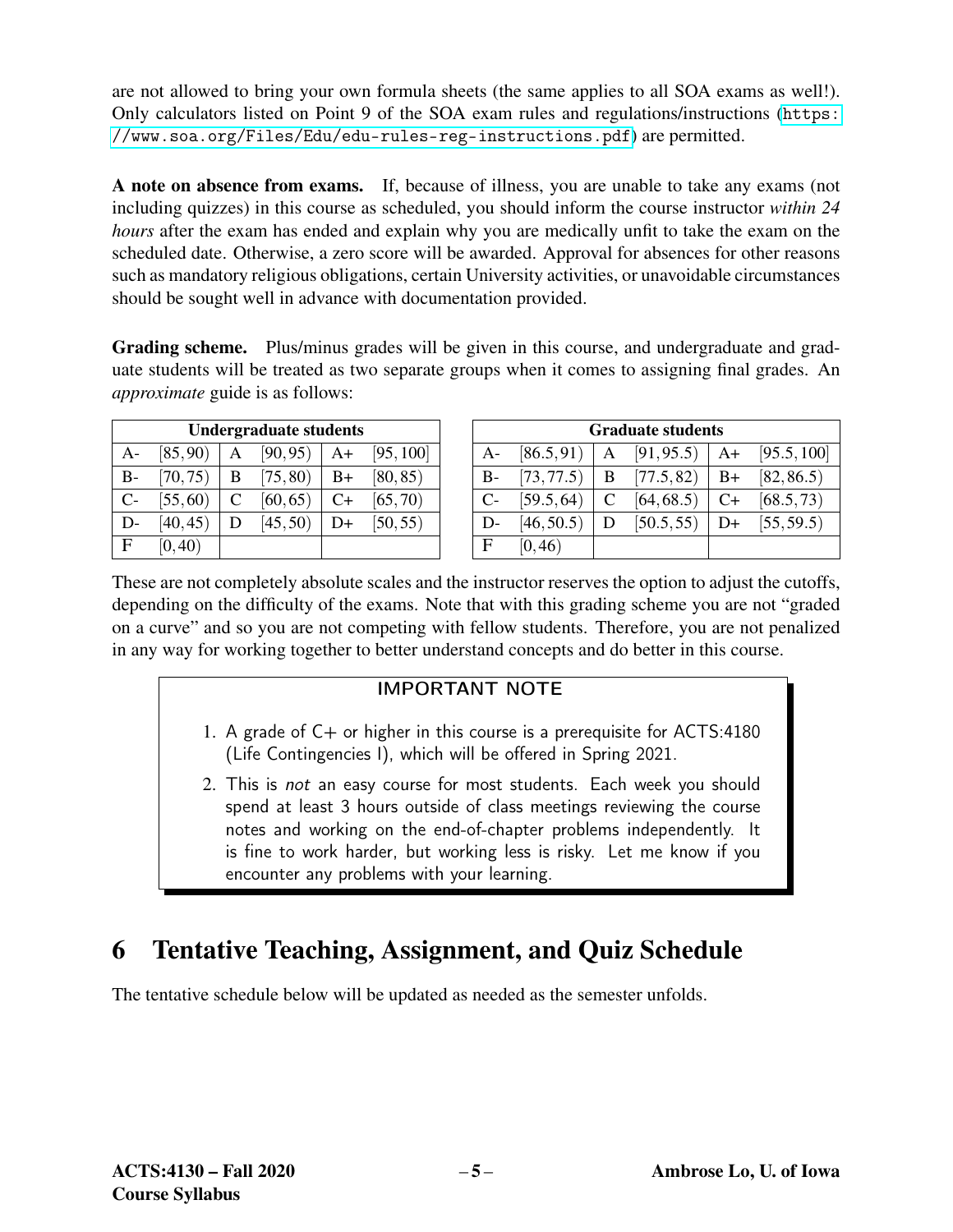| <b>Teaching Week</b> | Lecture         | Date                       | Topic (Refer to course package)  |  |
|----------------------|-----------------|----------------------------|----------------------------------|--|
| 1                    |                 | August 24, 2020 (Mon)      | Introduction and course overview |  |
|                      | $\overline{2}$  | August 26, 2020 (Wed)      | Chapter $1$                      |  |
|                      | $\overline{3}$  | August 28, 2020 (Fri)      | Chapter 1                        |  |
| $\overline{2}$       | 4               | August 31, 2020 (Mon)      | Chapter 1                        |  |
|                      | $\overline{5}$  | September 2, 2020 (Wed)    | Chapter 1                        |  |
|                      | 6               | September 4, 2020 (Fri)    | Chapter 1, Assignment 1          |  |
| 3                    |                 | September 7, 2020 (Mon)    | (University Holiday)             |  |
|                      | 7               | September 9, 2020 (Wed)    | Chapter 1, Quiz 1                |  |
|                      | 8               | September 11, 2020 (Fri)   | Chapter 1, Assignment 2          |  |
| $\overline{4}$       | 9               | September 14, 2020 (Mon)   | Chapter 1                        |  |
|                      |                 | September $16, 2020$ (Wed) | (No class due to job fair)       |  |
|                      | 10              | September 18, 2020 (Fri)   | Chapter 1, Assignment 3          |  |
| 5                    | 11              | September 21, 2020 (Mon)   | Chapter 2, Quiz 2                |  |
|                      | 12              | September 23, 2020 (Wed)   | Chapter 2                        |  |
|                      | 13              | September 25, 2020 (Fri)   | Chapter 2, Assignment 4          |  |
| 6                    | 14              | September 28, 2020 (Mon)   | Chapter 2                        |  |
|                      | 15              | September 30, 2020 (Wed)   | (No class due to job fair)       |  |
|                      | 16              | October 2, 2020 (Fri)      | Chapter 2, Assignment 5          |  |
| $\overline{7}$       | 17              | October 5, 2020 (Mon)      | Chapter 2, Quiz 3                |  |
|                      | 18              | October 7, 2020 (Wed)      | Chapter 3                        |  |
|                      | 19              | October 9, 2020 (Fri)      | Chapter 3, Assignment 6          |  |
| 8                    | 20              | October 12, 2020 (Mon)     | Chapter 3                        |  |
|                      | 21              | October 14, 2020 (Wed)     | Chapter 3                        |  |
|                      | 22              | October 16, 2020 (Fri)     | Chapter 3, Assignment 7          |  |
| 9                    | 23              | October 19, 2020 (Mon)     | Chapter 3, Quiz 4                |  |
|                      | 24              | October 21, 2020 (Wed)     | Chapter 3                        |  |
|                      | $\overline{25}$ | October 23, 2020 (Fri)     | Chapter 3, Assignment 8          |  |
| 10                   |                 | October 26, 2020 (Mon)     | (No class. Midterm in evening!)  |  |
|                      | 26              | October 28, 2020 (Wed)     | Chapter 3                        |  |
|                      | $\overline{27}$ | October 30, 2020 (Fri)     | Chapter 3, Assignment 9          |  |
| 11                   | 28              | November 2, 2020 (Mon)iii  | Chapter 4                        |  |
|                      | 29              | November 4, 2020 (Wed)     | Chapter 4                        |  |
|                      | 30              | November 6, 2020 (Fri)     | Chapter 4, Assignment 10         |  |
| 12                   | 31              | November 9, 2020 (Mon)     | Chapter 4, Quiz 5                |  |
|                      | 32              | November $11, 2020$ (Wed)  | Chapter 4                        |  |
|                      | 33              | November 13, 2020 (Fri)    | Chapter 4, Assignment 11         |  |
| 13                   | 34              | November 16, 2020 (Mon)    | Chapter 4                        |  |
|                      | 35              | November 18, 2020 (Wed)    | Chapter 4                        |  |
|                      | 36              | November 20, 2020 (Fri)    | Chapter 4, Assignment 12         |  |
|                      |                 | November 23, 2020 (Mon)    |                                  |  |
|                      |                 | November 25, 2020 (Wed)    | (Thanksgiving Recess—No class!)  |  |
|                      |                 | November 27, 2020 (Fri)    |                                  |  |

<span id="page-5-0"></span>iiiDrop date for undergraduates.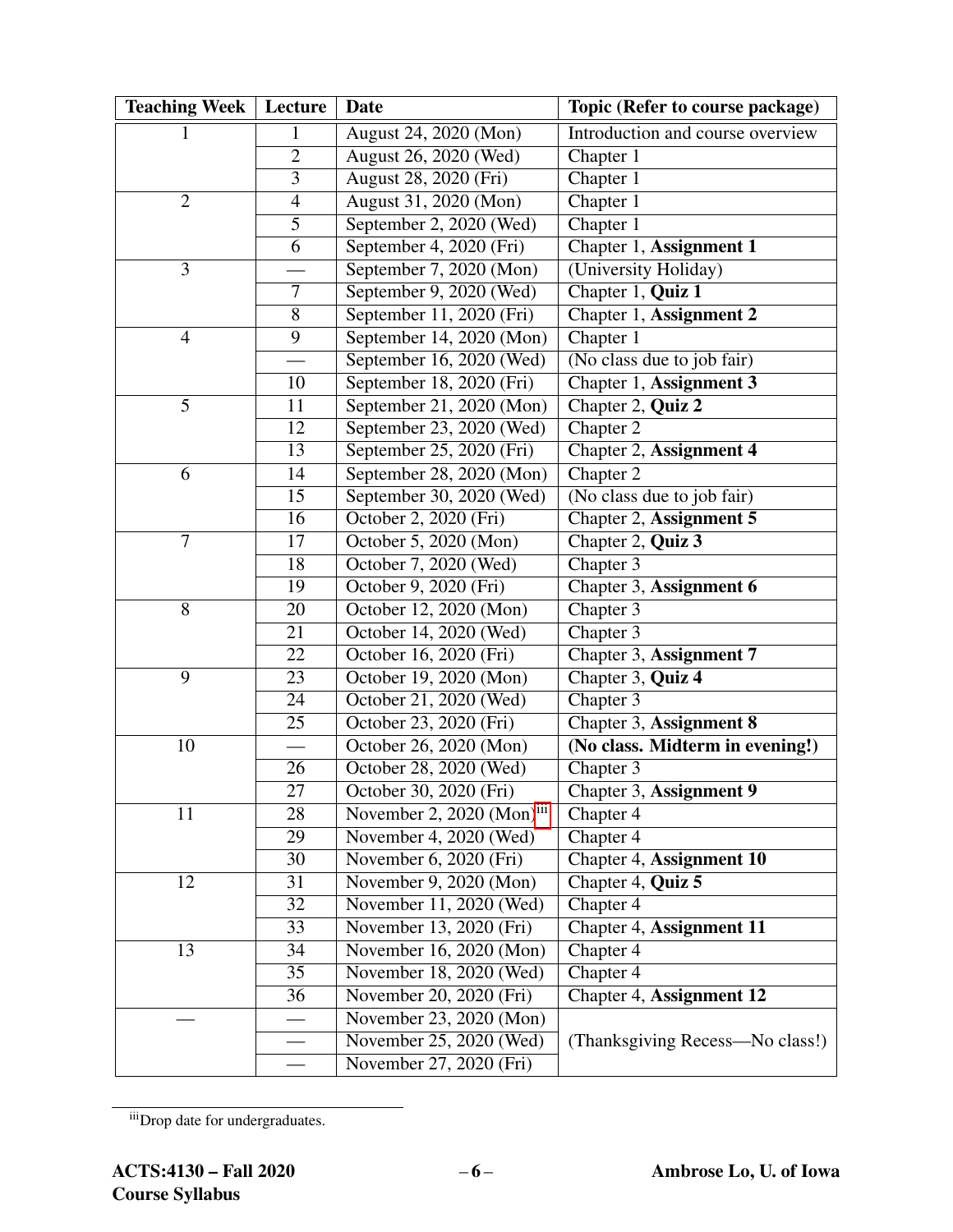| 14 | 37 | November 30, 2020 (Mon)  | Chapter 5, Quiz 6          |
|----|----|--------------------------|----------------------------|
|    | 38 | December 2, 2020 (Wed)   | Chapter 5                  |
|    | 39 | December 4, $2020$ (Fri) | Chapter 5, Assignment 13   |
| 15 | 40 | December 7, 2020 (Mon)   | Chapter 5                  |
|    | 41 | December 9, 2020 (Wed)   | Chapter 5                  |
|    | 42 | December 11, 2020 (Fri)  | Chapter 5 and Final Review |
|    |    | December 14-18, 2020     | <b>Final Examination</b>   |

. . . . . . . . . . . . . . . . . . . . . . . . . . . . . . . . . . . . . . . . . . . . . . . . . . . . . . . . . . . . . . . . . . . . . . . . . . . . . . . . . . . . . . . .

### More about the Instructor ("Shameless" self-introduction...)

Professor Ambrose Lo, Ph.D., FSA, CERA, is currently Associate Professor of Actuarial Science with tenure at the Department of Statistics and Actuarial Science, The University of Iowa. He earned his B.S. in Actuarial Science (first class honors) and Ph.D. in Actuarial Science from The University of Hong Kong in 2010 and 2014, respectively. He joined The University of Iowa as Assistant Professor of Actuarial Science in August 2014 and was tenured and promoted to Associate Professor in July 2019. His research interests lie in dependence structures, quantitative risk management as well as optimal (re)insurance. His research papers have been published in top-tier actuarial journals, such as *ASTIN Bulletin: The Journal of the International Actuarial Association*, *Insurance: Mathematics and Economics*, and *Scandinavian Actuarial Journal*.

Besides dedicating himself to actuarial research, Ambrose attaches equal importance to teaching, through which he nurtures the next generation of actuaries and serves the actuarial profession. He has taught courses on financial derivatives, mathematical finance, life contingencies, and statistics for risk modeling. In addition to coauthoring the *ACTEX Study Manual for SOA Exam SRM* (Fall 2020 Edition), he is also the sole author of the *ACTEX Study Manual for CAS Exam MAS-I* (Spring 2020 Edition), *ACTEX Study Manual for SOA Exam PA* (Fall 2020 Edition), and the textbook *Derivative Pricing: A Problem-Based Primer* (2018) published by Chapman & Hall/CRC Press. Although helping students pass actuarial exams is an important goal of his teaching, inculcating students with a thorough understanding of the subject and concrete problem-solving skills is always his top priority. In recognition of his exemplary teaching, Ambrose has received a number of awards and honors ever since he was a graduate student, including the [2012 Excellent Teaching](https://www.scifac.hku.hk/award-achievement/award-excellence-teaching-assistant-2011-12-2) [Assistant Award](https://www.scifac.hku.hk/award-achievement/award-excellence-teaching-assistant-2011-12-2) from the Faculty of Science, The University of Hong Kong, public recognition in the *Daily Iowan* as a faculty member "making a positive difference in students' lives during their time at The University of Iowa" for five years in a row (2016 to 2020), and, most recently, the 2019-2020 [Collegiate Teaching Award](https://clas.uiowa.edu/news/collegiate-teaching-award-honors-seven-college-liberal-arts-and-sciences-instructors) from the College of Liberal Arts and Sciences, The University of Iowa.

. . . . . . . . . . . . . . . . . . . . . . . . . . . . . . . . . . . . . . . . . . . . . . . . . . . . . . . . . . . . . . . . . . . . . . . . . . . . . . . . . . . . . . . .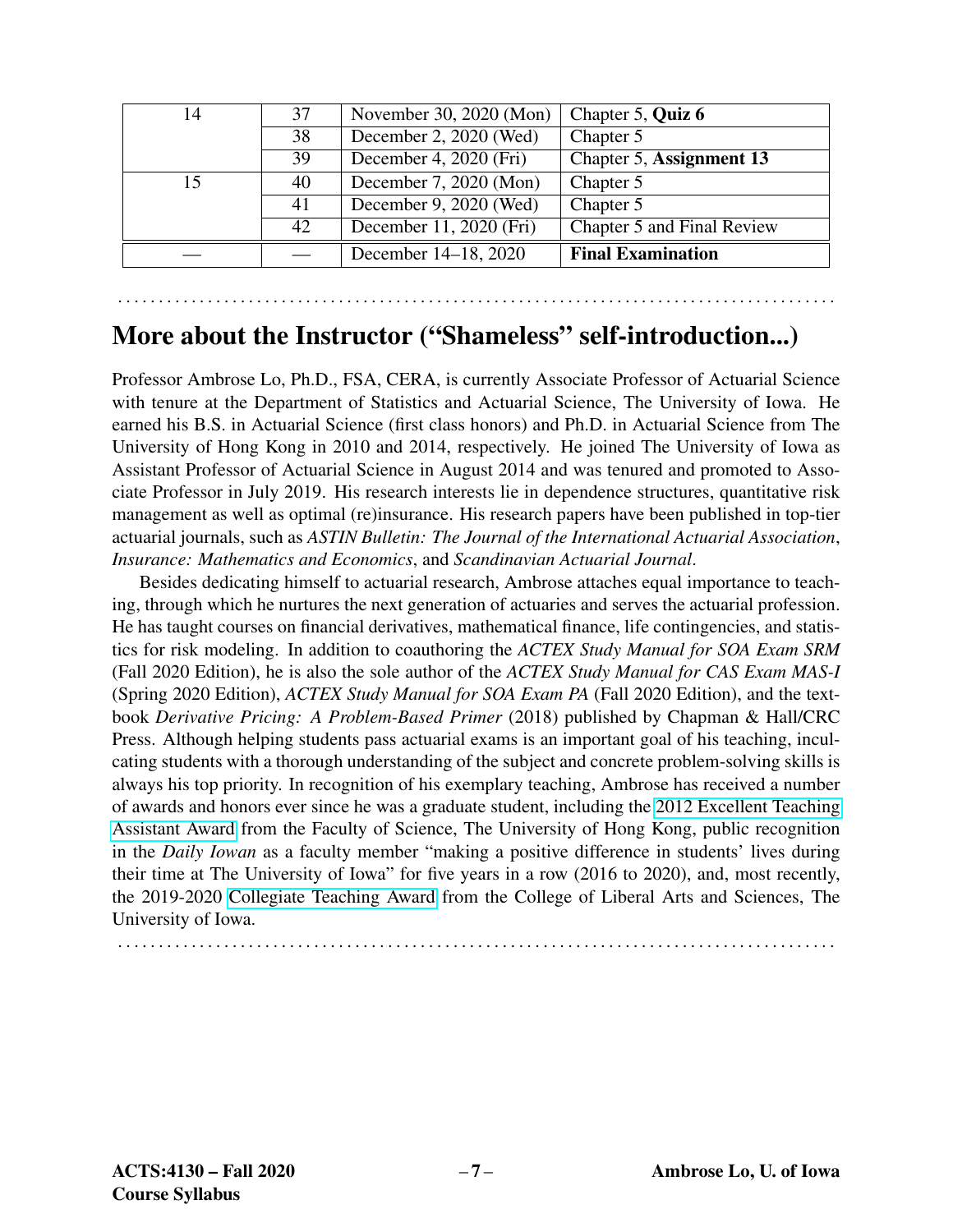# UI and the College of Liberal Arts and Sciences Information for Undergraduates

#### Absences and Attendance

Students are responsible for attending class and for contributing to the learning environment of a course. Students are also responsible for knowing their course absence policies, which will vary by instructor. All absence policies, however, must uphold the UI policy related to student illness, mandatory religious obligations, including Holy Day obligations, military service obligations, unavoidable circumstances, or University authorized activities. Students may use the CLAS absence form to aid communication with the instructor who will decide if the absence is excused or unexcused. The form is on ICON in the top banner under "Student Tools." More information is at [https://clas.uiowa.edu/students/handbook/](https://clas.uiowa.edu/students/handbook/attendance-absences) [attendance-absences](https://clas.uiowa.edu/students/handbook/attendance-absences).

#### Academic Integrity

All undergraduates enrolled in courses offered by CLAS have, in essence, agreed to the College's [Code](https://clas.uiowa.edu/students/handbook/academic-fraud-honor-code) [of Academic Honesty.](https://clas.uiowa.edu/students/handbook/academic-fraud-honor-code) Misconduct is reported to the College, resulting in suspension or other sanctions, with sanctions communicated with the student through UI email. Visit this page for information: [https:](https://clas.uiowa.edu/students/handbook/academic-fraud-honor-code) [//clas.uiowa.edu/students/handbook/academic-fraud-honor-code](https://clas.uiowa.edu/students/handbook/academic-fraud-honor-code).

#### Accommodations for Disabilities

UI is committed to an educational experience that is accessible to all students. A student may request academic accommodations for a disability (such as mental health, attention, learning, vision, and physical or health-related condition) by registering with Student Disability Services (SDS). The student is then responsible for discussing specific accommodations with the instructor. More information is at [https:](https://sds.studentlife.uiowa.edu/) [//sds.studentlife.uiowa.edu/](https://sds.studentlife.uiowa.edu/).

#### Administrative Home of the Course

The College of Liberal Arts and Sciences (CLAS) is the administrative home of this course and governs its add/drop deadlines, the second-grade-only option, and related policies. Other colleges may have different policies. CLAS policies may be found here: <https://clas.uiowa.edu/students/handbook>.

#### Class Behavioral Expectations

Students are expected to comply with University policies regarding appropriate classroom behavior as outlined in the [Code of Student Life.](https://dos.uiowa.edu/policies/code-of-student-life/) This includes the policies and procedures that all students have agreed to regarding the Steps Forward for Fall 2020 in response to the COVID-19 pandemic. Particularly, all students are required to wear a face covering when in a UI building, including a classroom. In addition, the density of seats in classrooms has been reduced; in some instances, this will allow 6 feet or more between students while other cases, it may be less. Regardless, wearing a face covering and maintaining as much distance as possible are vital to slowing the spread of COVID19. In the event that a student disrupts the classroom environment through their failure to comply with the reasonable directive of an instructor or the University, the instructor has the authority to ask that the student immediately leave the space for the remainder of the class period. Additionally, the instructor is asked to report the incident to the [Office of](https://dos.uiowa.edu/accountability/) [Student Accountability](https://dos.uiowa.edu/accountability/) for the possibility of additional follow-up. Students who need a temporary alternative learning arrangement related to COVID-19 expectations should contact [Student Disability Services](https://sds.studentlife.uiowa.edu/)